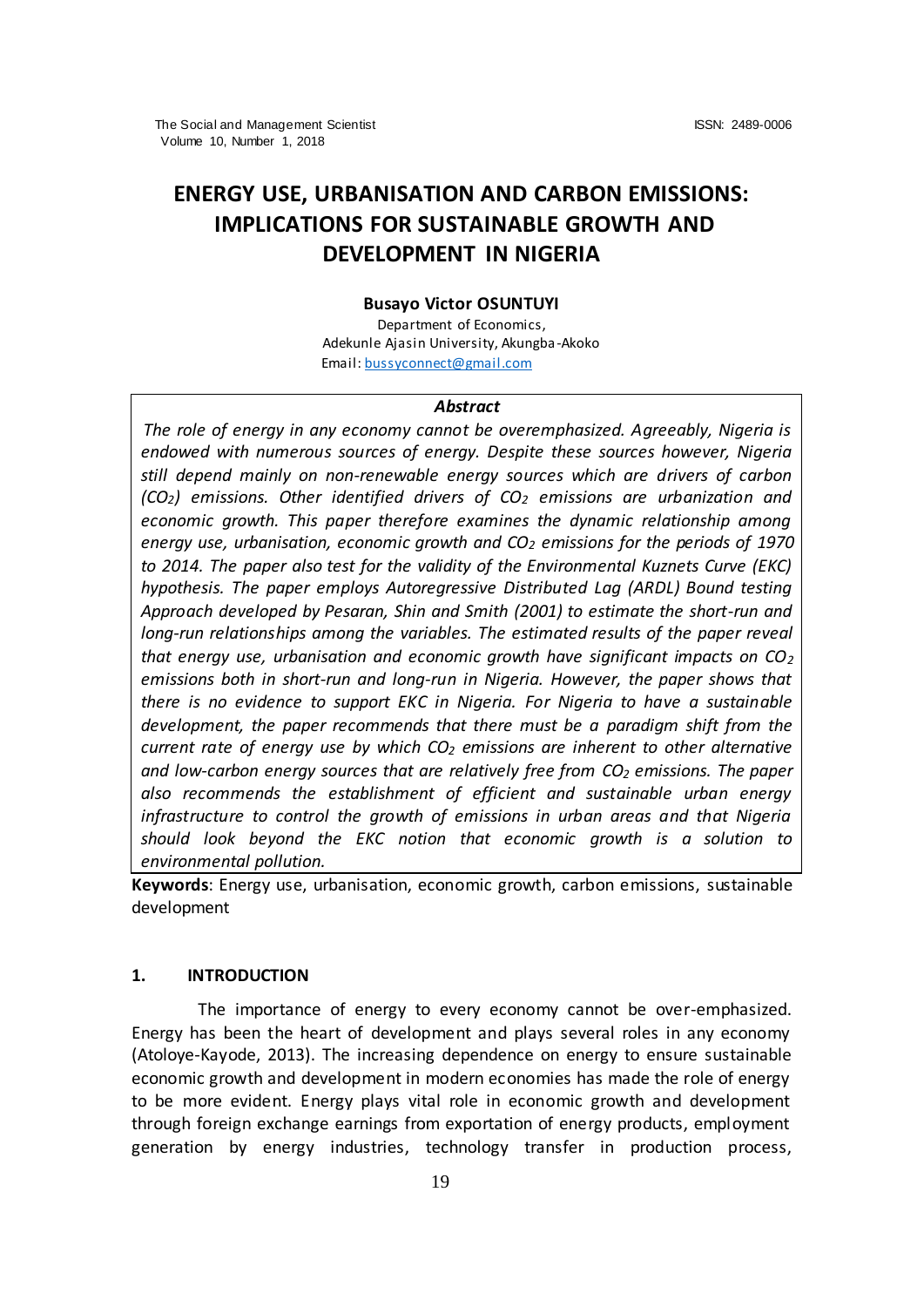infrastructural development in the process of exploration and many other roles. More fundamentally, the roles of energy in the activities of the industrial sector underscore its link with sustainable growth and development. These roles are essential ingredients for economic, social and environmental developments which are often refer to as the three pillars of sustainable development. In the report of United Nation Commission on sustainable development (2007), energy is said to be crucial for sustainable growth, poverty eradication and achieving the internationally agreed sustainable development goals. Sustainable development entails the use of resources with the aims of meeting human needs while preserving the environment so that these needs can be met both in the present and in the future.

Agreeably, Nigeria is endowed with abundant and diverse energy resources to meet energy needs both in the present and in the future. These include among others solar, hydro, wind, crude oil, natural gas, coal and wood. In spite of these numerous sources, only coal, crude oil, natural gas and hydro are currently utilized in processed forms while wood and solar are used in their crude forms (Ogunleye & Apata, 2013). Among these sources, hydroelectricity is one of the cleanest sources. However, Nigeria has not been able to provide adequate electricity supply to cater for the growing need of an increasing population particularly in the urban areas (Echeta, Okpara & Emerenini, 2013). This according to Olaoye and Akinbode (2012) is due to decades of poor management, lack of adequate planning, inefficiency and inadequate funding, which has made the supply of electricity in Nigeria fitful. This has in turn led to a shift from electricity to other alternative sources of energy which require the use of fossil fuel (Shuaibu & Oyinlola, 2014). Painfully, the use of this form of energy which ought to aid sustainable growth and development in Nigeria, is linked with carbon emissions. Studies carried out by the Federal Environmental Protection Agency (FEPA) (cited in Sambo, 2011), revealed a moderate-to-high concentration of pollutants in the atmosphere, the majority of which are said to come from dangerous fumes emitted from industries, electricity generating sets and automobiles in Nigeria. Increasing evidence has also pointed to the fact that sizeable accumulations of emissions from fossil energy use by human activities are the main drivers of greenhouse gases in Nigeria. Other drivers include technology, economic activities, attitudes, beliefs, political and economic institutions, population and urbanization. For instance, since the 1970s, Nigeria has undergone fast-paced urbanization (that is, the movement of people from rural areas to urban areas and from agriculture to industry), triggered by rapid economic growth and also accompanied by rapid increases in energy demand as well as carbon emissions.

Although a number of studies have examined the relationship among energy use, economic growth and carbon emissions in Nigeria, the majority of these studies failed to take urbanization into cognizance in their analysis. An exception to this is the study of Ali, Law, and Zannah (2016). However, the finding of the study that urbanization does not have any significant impacts on carbon emissions is counterintuitive from an economic point of view and therefore the need to re-examine such relationship for Nigeria. The need to take urbanization into cognizance is of utmost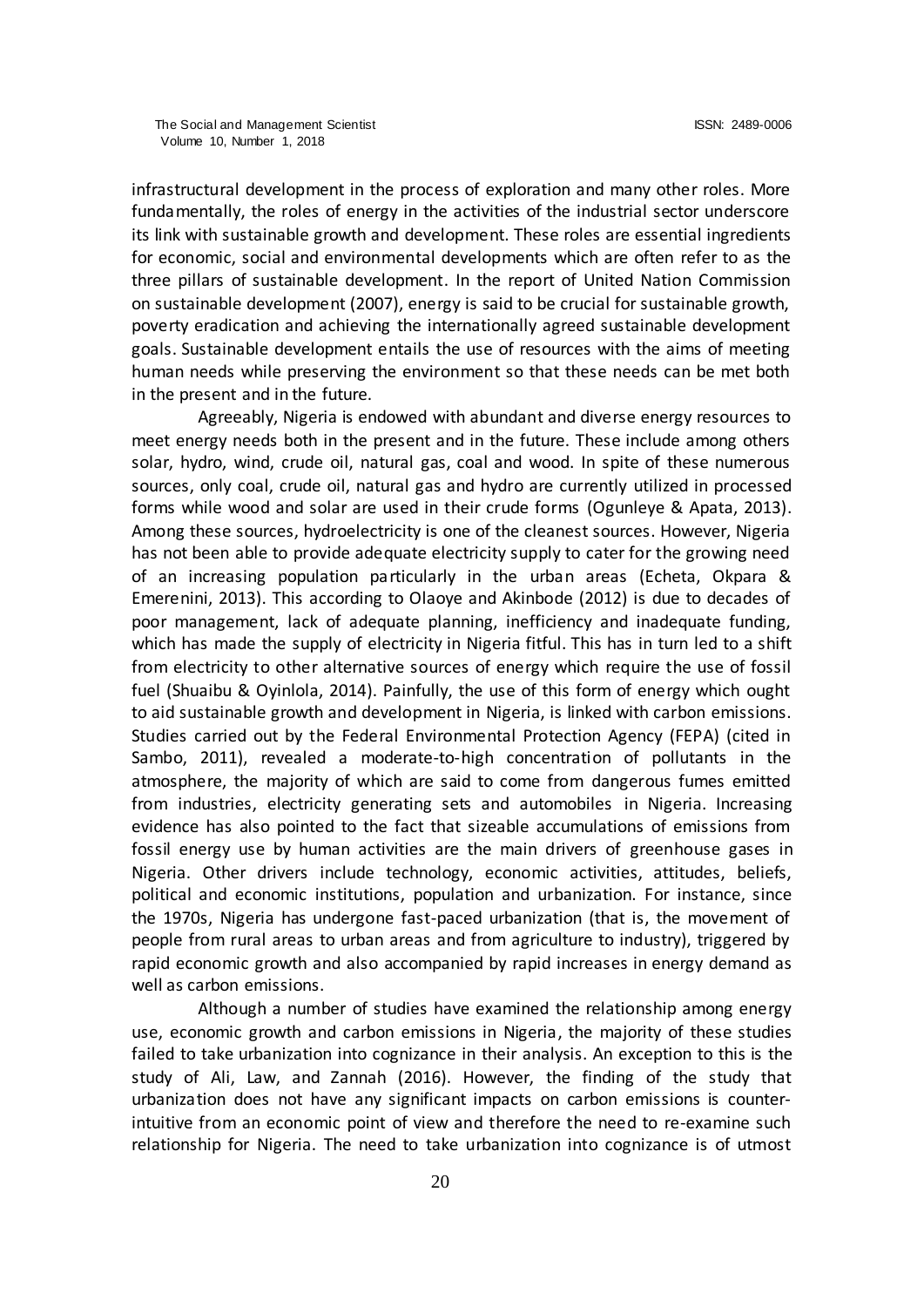importance, given the United Nations reports on World Urbanization (2014) which predicted that India, China and Nigeria together are expected to account for 37 per cent of the projected growth of the world's urban population between 2014 and 2050; and that Nigeria is projected to add 212 million urban dwellers. In the light of the foregoing, this paper is interested in adding to the repository of existing knowledge by examining the relationship among energy use, urbanization, economic growth and carbon emissions in Nigeria.

# 2. **LITERATURE REVIEW**

The relationship among economic growth, energy consumption, and the environment has been extensively investigated. An assessment of the existing literature on energy-economy-environment link over the past two decades shows that most studies focused on either the nexus of energy-economy or environmenteconomy. However, there are many studies that have integrated both nexuses in a multivariate framework for different economies.

Examining the dynamic causal relationship between carbon dioxide emissions, energy consumption, economic growth, foreign trade and urbanization in Japan, Hossain (2012) used time series data for the period of 1960-2009. It was found that over time, higher energy consumption in Japan gave rise to more carbon dioxide emissions. As a result, the environment will be polluted more. But in respect of economic growth, trade openness and urbanization the environmental quality was found to be normal good in the long-run.

In a panel context, Akpan and Abang (2014) investigated the link between environmental quality and economic growth so as to answer the relevant question of whether economic growth alone could serve as a long-run solution to environmental damage as implied in the EKC hypothesis. The study analysed the relationship using a panel of 47 countries over the period of 1970-2008. Using random effect estimation and two-stage least square, the study concluded that relying on a quadratic model can easily mislead researchers to ratify the existence of EKC. According to the study, the relationship between economic growth and environmental quality is shown to be typified by an N-shaded curve.

Similarly, Li and Lin (2015) in a panel context for 73 countries over the period of 1971 to 2010 adopted the Stochastic Impacts by Regression on Population, Affluence and Technology (STIRPAT) framework and found that in the low-income group, urbanization decreases energy consumption but increases *CO<sup>2</sup>* emissions, while in the middle-/low-income and high-income groups, urbanization significantly increases both energy consumption and *CO<sup>2</sup>* emissions. For the middle-high-income group, the study revealed that urbanization does not significantly affect energy consumption, but does hinder the growth of emissions.

In the case of Nigeria, Omisakin (2009) investigated the dynamic causal and long run relationship among energy consumption, carbon emissions and economic growth in Nigeria within the framework of the Environmental Kuznets Curve (EKC). The study used the bound testing approach to cointegration and found unidirectional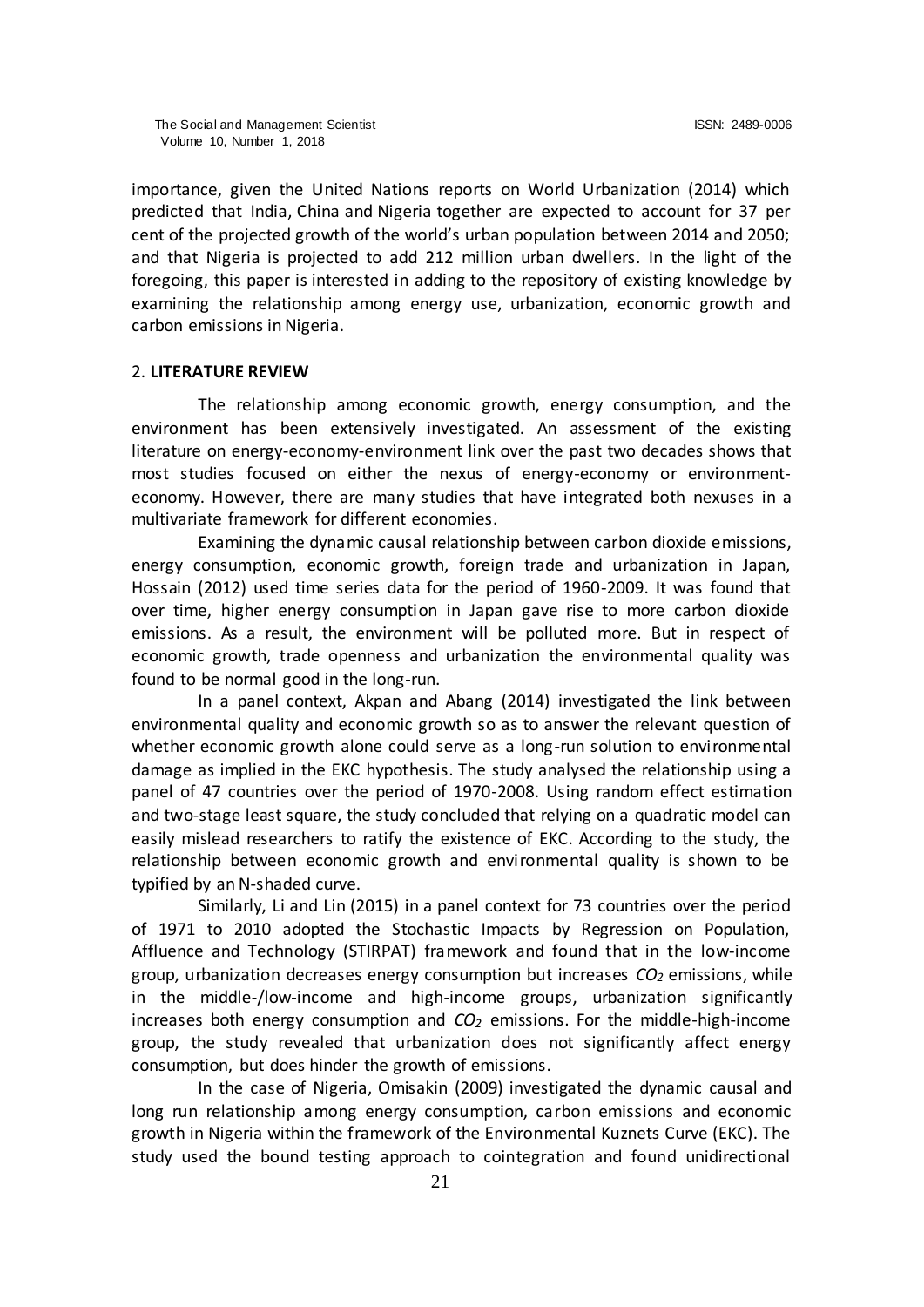causal relationships running from energy consumption to economic growth, energy consumption to carbon emissions and economic growth to carbon emissions.

The study of Shuaibu and Oyinlola (2013) examined the nexus between energy consumption, *CO<sup>2</sup>* emissions and economic growth in Nigeria, for the period 1970-2011 within a dynamic multivariate framework. The study used the Zivot-Andrews unit root test, Gregory-Hansen cointegration test and the VAR approach. The study found that the effect of *CO<sup>2</sup>* emissions and energy consumption on growth in Nigeria was time-varying between, before, and after the structural breakpoint. On the other hand, Bello and Abimbola, (2010) investigated whether the level of economic growth influence environmental quality in Nigeria within EKC framework for the periods 1980-2008. The study used the ordinary least squares method and observed that carbon emission in Nigeria is not driven by economic growth but by financial development. The study also showed that the inverted U shaped Environmental Kuznets Curve does not exist for Nigeria.

In a similar but slightly distinct study, Chuku and Ndifreke (2012) examined the relationship among energy consumption, trade, the environment and growth in Nigeria. The study used combined simultaneous approach. The result from the income equation and trade equation suggested that production activities in Nigeria are pollution-intensive and environmentally unfriendly. However, contrary to theoretical expectations, the emissions equation returned a U-shaped Environmental Kuznets Curve for Nigeria. In contrast to the findings of Chuku and Ndifreke (2012), the study of Akpan and Chuku (2012) on the relationship between Economic Growth and Environmental Degradation in Nigeria for the periods 1960 to 2008 found no support for the existence of the EKC hypothesis in Nigeria. The study which used Autoregressive Distributed Lag framework rather showed that Nigerian situation when confronted with data is exemplified by an N-shaped relationship.

Similarly, Akinsola and Adeoye (2014) investigated the relationship among air pollution, economic growth and the Environmental Kuznets Curve (EKC) hypothesis in Nigeria. The study used annual data from 1980-2010 and applied error correction model and the Granger causality test. The result of the study indicated that EKC does not hold for Nigeria, even though economic growth has significant impact on air pollution.

Using a multivariate framework, Nnaji, Chukwu and Uzoma (2013) analysed the dynamic causal relationship among carbon emissions, energy consumption, foreign trade and economic growth in Nigeria for the period 1970-2009. The study employed an augmented form of Granger causality and the bounds testing approach to cointegration to test the interrelationship between the variables. The study found a unidirectional causality running from energy consumption to economic growth; from energy consumption to carbon emissions; from carbon emissions to economic growth; from capital formation to economic growth and from trade to economic growth. The study also indicated that economic growth is determi ned by energy consumption, carbon emissions, capital and foreign trade. While a similar study of Sulaiman (2014) on the relationship between energy consumption, *CO<sup>2</sup>* emissions and economic growth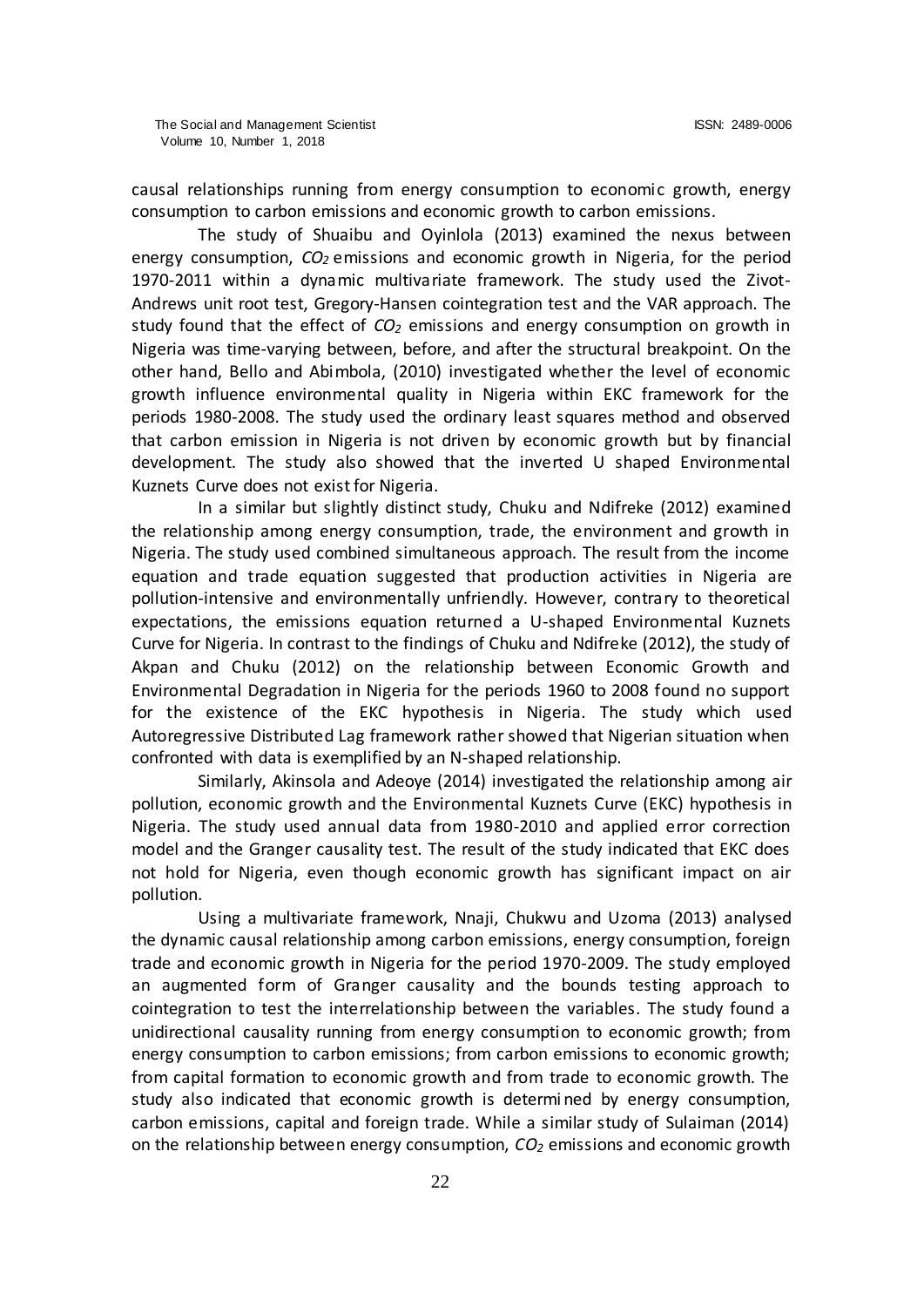in Nigeria concluded that any effort to lower the problem of *CO<sup>2</sup>* emissions by reducing energy consumption could negatively affect economic growth and therefore, suggested that renewable source of energy such as solar and wind could be explored and considered as an alternative source of energy in Nigeria.

In a recent study, Ali, Law, and Zannah (2016) examined the dynamic impact of urbanization, economic growth, energy consumption and trade openness on *CO<sup>2</sup>* emissions in Nigeria 1971-2011. Using the autoregressive distributed lags (ARDL) approach, the study found that urbanization does not have any significant impact on *CO<sup>2</sup>* emissions in Nigeria, while economic growth and energy consumption have positive impacts on *CO<sup>2</sup>* emissions. The study however found a negative impact of trade openness on *CO<sup>2</sup>* emissions and recommended open economy policies that will reduce carbon emissions in Nigeria.

As observed from the above review, many empirical studies have examined the relationships among energy use, urbanization, economic growth and carbon emissions both in the developed and developing countries but with mixed results. These differences in their results might be due to differences in sample data and method of analysis.

## **3. METHODOLOGY AND DATA**

This study adopts a simple and straight-forward model of Grossman and Krueger (1995). Grossman and Krueger (1995) had shown that the link between economic growth and environmental pollution follows an inverted U-shaped pattern, referred to as the Environmental Kuznets Curve (EKC). The concept behind the EKC is that as a country develops, certain levels of environmental degradation are inevitable. Environmental degradation continues until it reaches a peak and then begins to fall.

Grossman and Krueger (1995) specified the relationship between the indicators of the environmental pollution and per capita GDP as follows:

$$
CO_2 = \beta_0 + \beta_1 Y_t + \beta_2 Y_t^2 +
$$
  

$$
X_t + \varepsilon_t
$$

(1)

Where  $CO_{2t}$  is a measure of pollution level (as proxy for environmental quality),  $Y_t$  is per capita GDP,  $Y_t^2$  represents its geometric transformation and  $X_t$  is a vector of other covariates while  $\varepsilon_t$  is the normally distributed stochastic term. EKC is confirmed to exist if  $\beta_1$  > 0 and  $\beta_2$  > 0

Following the study Akinsola and Adeoye (2014), the relationship among energy use, urbanization, economic growth and carbon emissions is modelled econometrically as follows:

$$
CO2 = \beta0 + \beta1 GDPt + \beta2 GDPt2 + \beta3 GDPt3 + \beta4ENGt + \beta5URBt + \varepsilont
$$
\n(2)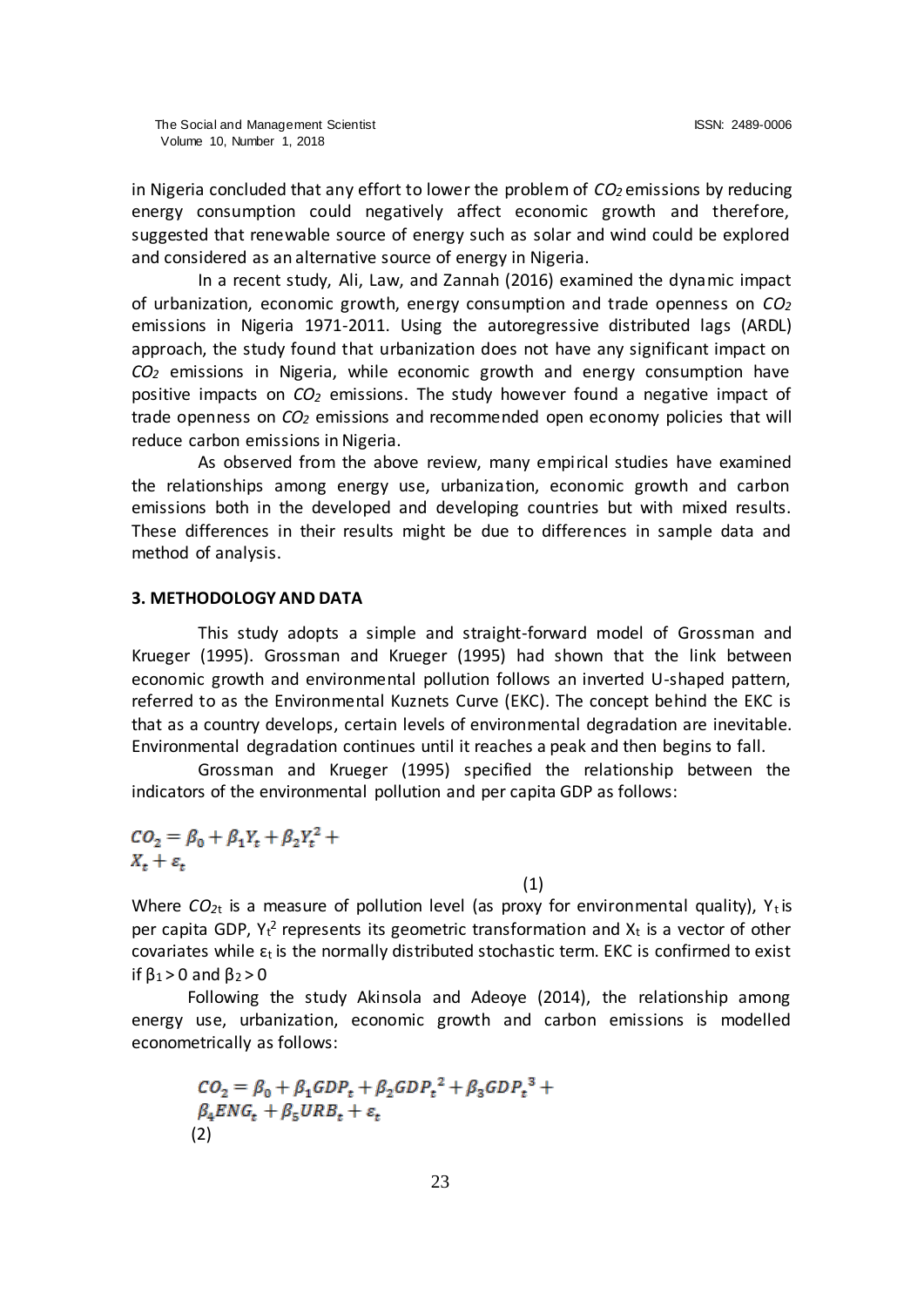Where *CO<sup>2</sup>* is carbon emissions per capita, GDP is GDP per capita growth, as a measure of economic growth, ENG is energy use, measure as kilotons of oil equivalent per capita and URB is urbanization, measured by urban population growth - annual percentage. The inclusion of the cubic function in the model is to capture the possible functional forms beyond the inverted U-shape. This is as included in Akpan and Abang (2014). The data for this study are secondary and were sourced from World Bank Development Indicators (2015) for the periods of 1970 to 2014.

# **3.1 Econometric Procedure**

# **3.1.1 The ARDL Bounds Testing Approach to Cointegration**

To examine the long-run relationships among energy use, urbanization, economic growth and carbon emissions, the study employed the Autoregressive Distributed Lag (ARDL) bounds test approach to co-integration developed by Pesaran, Shin and Smith (2001). The ARDL approach has several advantages over other traditional approaches. This approach can be applied irrespective of whether the series are integrated of I(0), I(1) or mutually cointegrated. In this way the pre-testing problem associated with the standard cointegration test such as the classification of variables into I(0) and I(1) is avoided. In this paper, the ARDL approach to co-integrated is estimated using unrestricted error correction model (UECM). The UECM integrates the short-run dynamics with the long-run equilibrium without losing any long-run information. The UECM is specified as follows:

$$
\Delta CO_{2t} = \delta_0 + \beta_{CO} CO_{2t-1} + \beta_{GDP} GDP_{t-1} + \beta_{GDP^2} GDP_{t-1}^2 + \beta_{GDP^3} GDP_{t-1}^3 + \beta_{ENG} ENG_{t-1} + \beta_{URB} URB_{t-1} + \sum_{i=0}^{k} \delta_i \Delta CO_{2t-i} + \sum_{i=0}^{k} \phi_i \Delta GDP_{t-i} + \sum_{i=0}^{k} \gamma_i \Delta GDP_{t-i}^2 + \sum_{i=0}^{k} \pi_i \Delta GDP_{t-i}^3 + \sum_{i=0}^{k} \eta_i \Delta ENG_{t-i} + \sum_{i=0}^{k} \omega_i \Delta URB_{t-i} + \mu_t
$$
\n(3)

Where  $\delta_0$  is the drift component and  $\Delta$  is the first difference operator. The  $\beta$  's denote the long-run multipliers while the terms with summation signs are the short-run dynamics. The lag length selection is based on Akaike Information Criterion (AIC).

#### **4 EMPIRICAL RESULTS AND DISCUSSIONS**

# **4.1 Unit Root Test**

The application of ARDL is based on the assumption that the variables are stationary at levels [I(0)] or at first difference [I(1)] . The presence of an *I*(2) series will render the computed *F*-Statistic invalid. Hence, pre-testing for unit roots in ARDL procedure is pertinent to ensure that none of the variables is I(2) or beyond. In view of this, the Augmented Dickey-Fuller (ADF) test and the Phillips-Perron (PP) test were employed to test for the stationarity of the variables. The results are presented in Table 1. below.

# **Table 1: Unit Root Test Results**

|           |       | <b>ADF</b>                 | РP    |                            | Order       | ົ<br>ັ |
|-----------|-------|----------------------------|-------|----------------------------|-------------|--------|
|           |       |                            |       |                            | integration |        |
| variables | Level | 1 <sup>st</sup> Difference | Level | 1 <sup>st</sup> difference |             |        |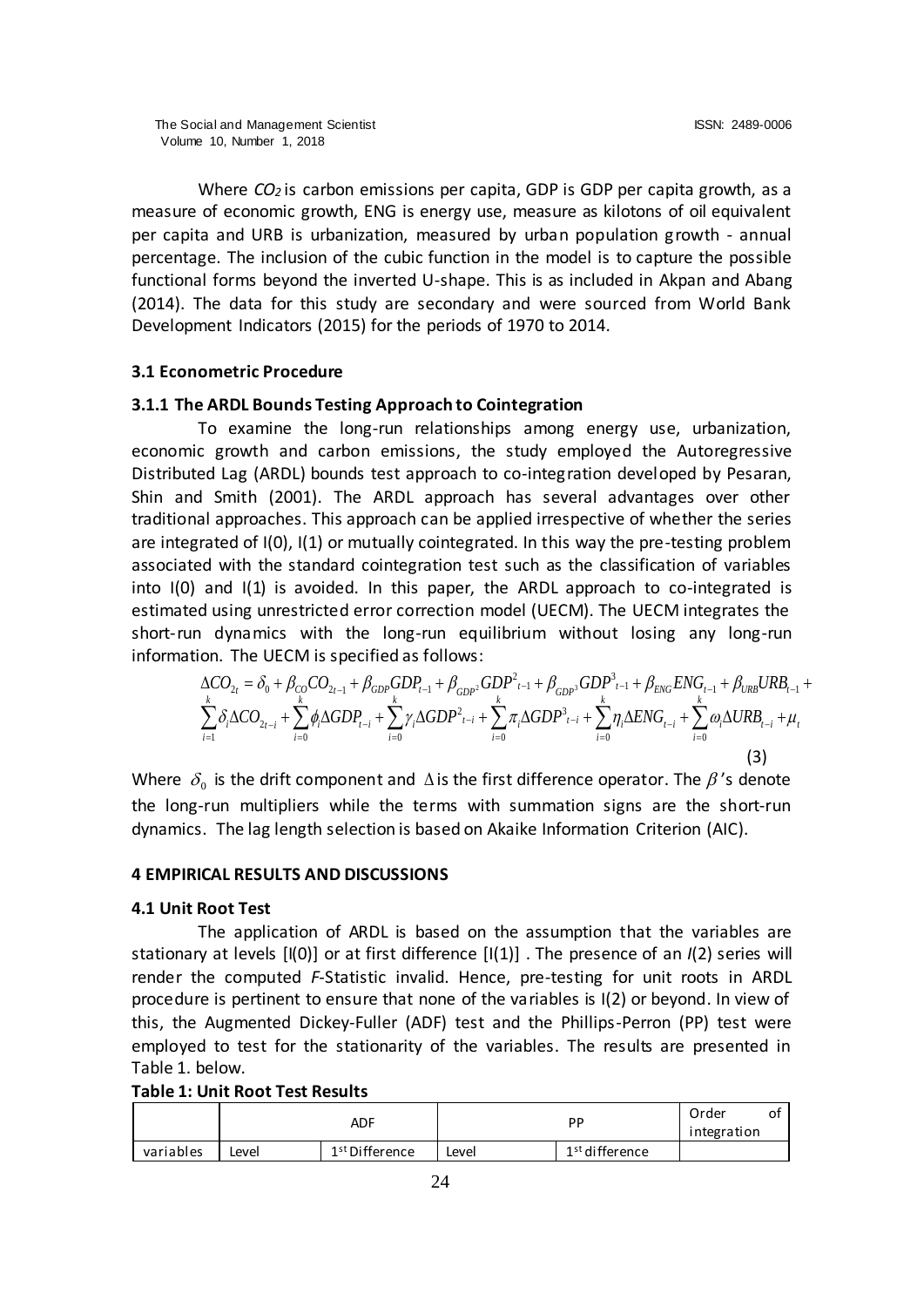| CO <sub>2</sub>  | -2.739056    | $-7.970895*$ | -2.707354    | $-8.293443*$ | I(1)  |
|------------------|--------------|--------------|--------------|--------------|-------|
| GDP              | $-5.682986*$ | $-8.898404*$ | -5.767323*   | $-19.42437*$ | I (O) |
| GDP <sup>2</sup> | $-5.909454*$ | -7.663697*   | $-5.917995*$ | $-40.65561*$ | (0)ا  |
| GDP <sup>3</sup> | $-6.373695*$ | $-7.606896*$ | $-6.373695*$ | $-41.56798*$ | (0)ا  |
| <b>ENG</b>       | -2.737099    | $-5.643134*$ | $-2.665726$  | $-5.623893*$ | I(1)  |
| URB              | -2.003938    | $-4.860879*$ | -2.064604    | $-6.460651*$ | (1)   |

The asterisks \* denote rejection of the unit root hypothesis at 1%.

The results in table 1 above indicate that the variables are integrated either in levels or at the first difference, I(0) or I(1), with no variable with I(2) or higher order.

# **4.2 The ARDL Bounds testing approach to Cointegration**

The ADRL for the presence of long-run relationships is reported in Table 4.2.

| ັ                                                                                           |       |      |      |      |      |                 |
|---------------------------------------------------------------------------------------------|-------|------|------|------|------|-----------------|
| Critical value bounds                                                                       |       |      |      |      |      |                 |
|                                                                                             |       | 1%   |      | 5%   |      | 10%             |
|                                                                                             |       |      |      |      | I(0) |                 |
|                                                                                             | I(0)  | 1(1) | I(0) | 1(1) |      | $\mathsf{I}(1)$ |
|                                                                                             | 53.41 | 4.68 | 2.62 | 3.79 | 2.26 | 3.35            |
| F $CO_2$ (CO <sub>2</sub> / ENG, GDP, GDP <sup>2</sup> , GDP <sup>3</sup> , URG) = 5.070706 |       |      |      |      |      |                 |

**Table 2 Bounds Test Results for Cointegration Relationship**

The bounds F-test for cointegration test above shows an evidence of a longrun relationship between carbon emissions and its determinants. The computed Fstatistic = 5.070706, is greater than the upper bound of the 1% critical values, resulting in the rejection of the null hypothesis of no long-run relationship among energy use, urbanization, economic growth and carbon emissions in Nigeria. This evidence rules out the possibility of estimated relationship being spurious. Since the results support the existence of cointegration among the series, we estimate the long-run coefficients.

Having found long run relationships among the variables, the next step is to estimate the long run relationships and the short-run error correction representation of the variables. The estimated results for the long-run and short-run relationships are presented in Tables 4.3 and 4.4 respectively.

| <b>TODIC 3: RESURS OF ESCRIPTULE TORY TWIT COCHRUCITIS OSHIN ARDE APPROXUM</b> |             |             |            |  |  |  |
|--------------------------------------------------------------------------------|-------------|-------------|------------|--|--|--|
| Dependent Variable: CO <sub>2</sub>                                            |             |             |            |  |  |  |
| Regressor                                                                      | Coefficient | T-Statistic | P-value    |  |  |  |
| ENG                                                                            | 0.105945    | 2.238094    | $0.0368**$ |  |  |  |

# **Table 3: Results of Estimated long-run Coefficients Using ARDL Approach**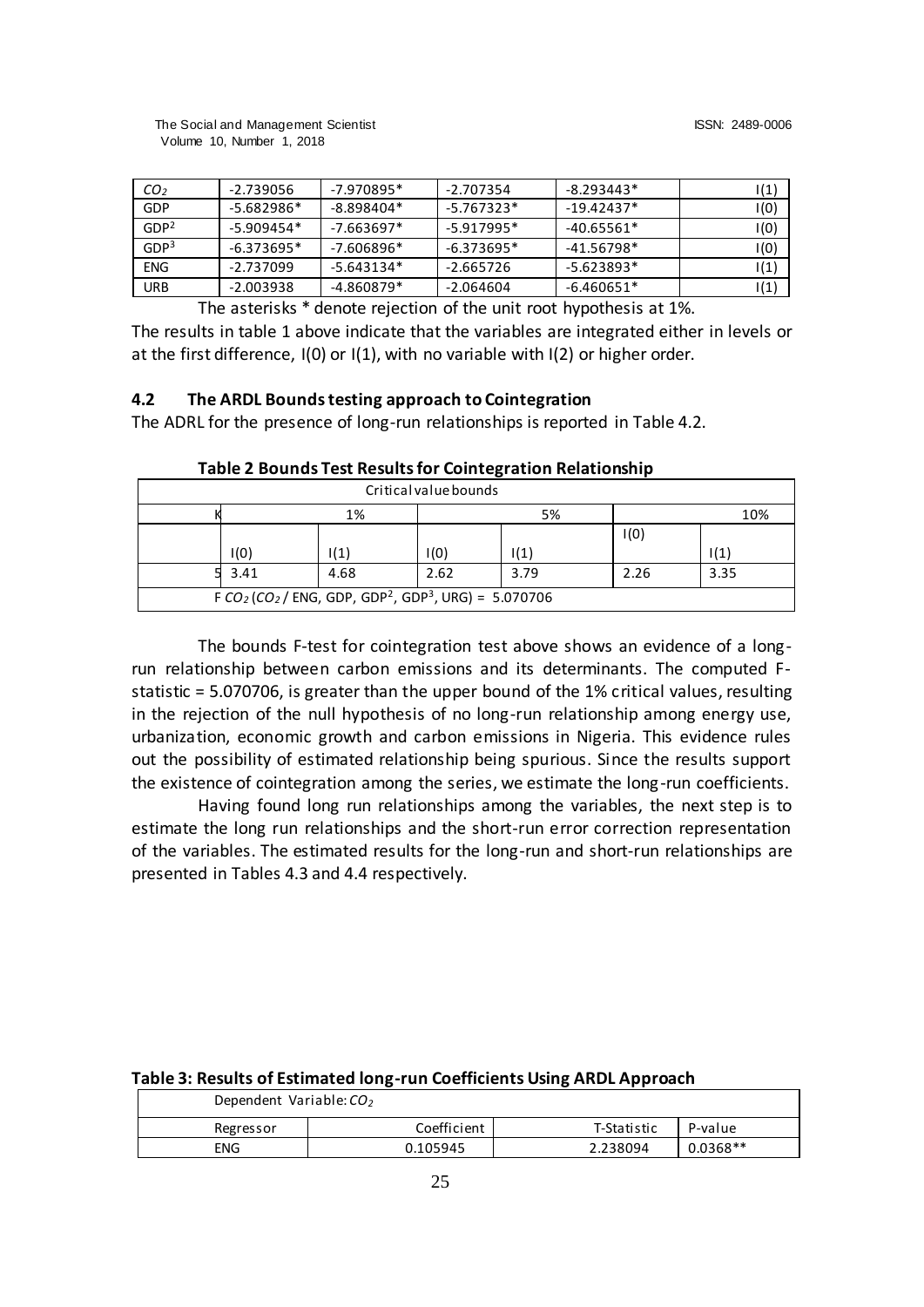The Social and Management Scientist ISSN: 2489-0006 Volume 10, Number 1, 2018

| GDP              | $-0.023255$ | -1.527151   | $0.0142***$ |
|------------------|-------------|-------------|-------------|
| GDP <sup>2</sup> | $-0.004725$ | $-2.603203$ | $0.0170**$  |
| GDP <sup>3</sup> | 0.000189    | 2.620195    | $0.0164**$  |
| URB              | 0.438096    | 5.307074    | $0.0000***$ |
| Constant         | -0.604331   | -1.288758   | 0.2122      |

Note: \*\*\* and \*\* denote significant levels at 1% and 5% respectively

| Table 4: Error Correction Representation for the Selected ARDL Model |  |  |  |
|----------------------------------------------------------------------|--|--|--|
|----------------------------------------------------------------------|--|--|--|

| Dependent variable: CO <sub>2</sub> |             |             |             |
|-------------------------------------|-------------|-------------|-------------|
| Regressor                           |             | T-Statistic | P-value     |
|                                     | Coefficient |             |             |
| $D(CO_2(-1))$                       | 0.101947    | 0.483939    | 0.6337      |
| $D(CO_2(-2))$                       | 0.611878    | 3.742213    | $0.0013***$ |
| D(ENG)                              | 0.260977    | 2.219847    | $0.0382**$  |
| $D(ENG(-1))$                        | 0.291172    | 2.576221    | $0.0180***$ |
| D(GDP)                              | $-0.004607$ | $-1.089598$ | 0.2888      |
| $D(GDP(-1))$                        | 0.009401    | 1.978007    | $0.0619**$  |
| $D(GDP(-2))$                        | $-0.014238$ | $-3.535194$ | $0.0021***$ |
| D(GDP2)                             | $-0.000684$ | $-1.898601$ | $0.0721*$   |
| $D(GDP2(-1))$                       | 0.001375    | 4.266890    | $0.0004***$ |
| D(GDP3)                             | 0.000028    | 1.835850    | $0.0813*$   |
| $D(GDP3(-1))$                       | $-0.000052$ | $-3.678762$ | $0.0015***$ |
| $D(GDP3(-2))$                       | 0.000013    | 2.361259    | $0.0285*$   |
| D(URB)                              | 0.095781    | 1.126447    | 0.2733      |
| $D(URB(-1))$                        | $-0.136365$ | $-2.377545$ | $0.0275*$   |
| $ECM(-1)$                           | $-0.653953$ | $-3.055429$ | $0.0062***$ |
| <u>ີ</u><br>.                       | 0.0000000   |             | .           |

 $R^2$  = 0.8081, Adjusted  $R^2$  = 0.616199, Durbin-Watson statistic = 2.293212, F-statistic = 4.211040 (0.001)\*\*\*. Note\*\*\*, \*\* and \* denote significant levels at 1%, 5% and 10% respectively.

The result in Table 4.3 shows that there is a long-run relationship among energy use, urbanization and carbon emissions in Nigeria. Interestingly, most of the long-run coefficients are statistically significant. As expected, the impact of energy on carbon emissions is positive. Specifically, the result indicates that a unit increase in energy use will increase carbon emission by 10% in Nigeria, all things being equal. The result conforms to the findings of Omisakin (2009) and Nnaji, Chukwu and Nnaji (2013) for Nigeria.

The result also shows that the rate of urbanization has positive impact on carbon emissions in Nigeria. Expectedly, the impact is significant and high. We suggest a number of factors that could have contributed to this finding. As pointed out in the literature, a higher rate of urbanization increases the demand for materials, energy and natural resources which in turn generates some negative environmental externalities. Indirect energy use in the production of goods and transportation may also have contributed to this. This finding is similar to the findings of Li and Lin (2015)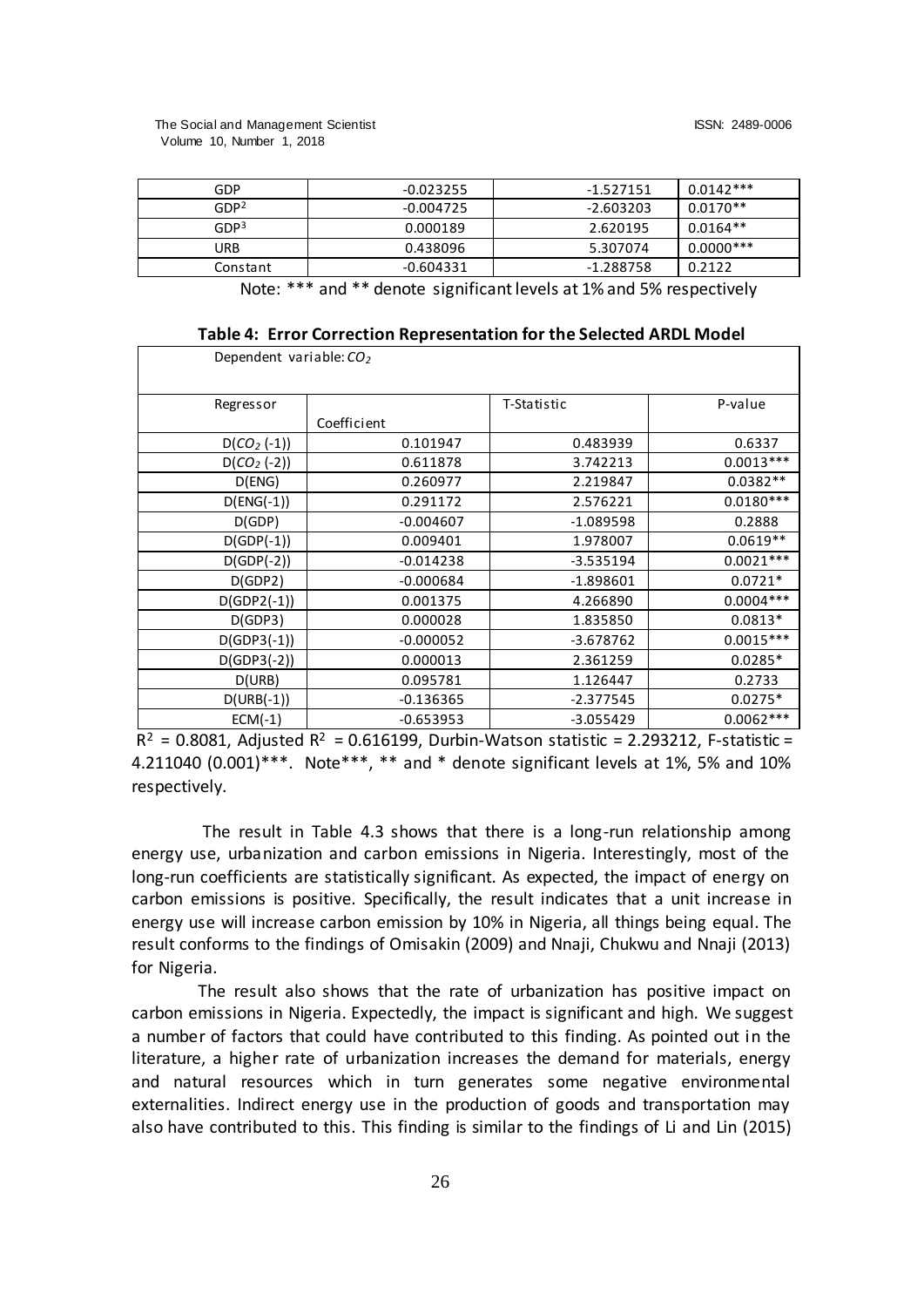for 73 countries, but different from the findings of Ali, Law and Zannah (2016) for Nigeria.

However, the results do not provide evidence of the existence of EKC hypothesis for Nigeria. The study established the existence of N-shaped relationship between carbon emissions and economic growth in Nigeria. This conclusion is based on the coefficient value on Table 4.3 where  $\beta(1) < 0$ ,  $\beta(2) < 0$  and  $\beta(3) > 0$ , showing a typical sign of an N-shaped relationship. This is a confirmation that instead of inverse U-shape, as predicted by the EKC hypothesis, Nigerian case follows a different way. This N-shaped environmental pollution-economic growth relationship is similar to that of Akpan and Chuku (2012), which equally found an inverted N-shaped environmental degradation-economic growth relationship for Nigeria, but different from that of Bello and Abimbola, (2010) which found U-shaped.

The results of the short-run dynamics as presented in Table 4.4 shows that the overall fit is satisfactory at the value of  $R^2 = 0.8081$ . This shows that the independent variables in the model jointly accounted for about 81 per cent of the total variation in carbon emissions. The elasticity status of the model shows that energy and economic growth are also significant in explaining short-run changes in *CO<sup>2</sup>* emissions per-capita in Nigeria. The impact of urbanization is not significant in the short-run. However, its lag has a negative impact on carbon emissions in Nigeria.

The coefficient of the ECM (-1) as shown in table 4.4 is significant and correctly signed, showing that the model has a self-adjusting mechanism for adjusting the short-run dynamics of the variables with their long-run values. This shows that there is a long-run relationship between carbon emissions and its determinants. The speed of adjustment as shown by the coefficient of ECM (-1) indicates the short-run deviations from the long run equilibrium are being corrected by 65 per cent each year. The diagnostic tests show that error term of short run models is free of serial correlation and heteroskedasticity. The Ramsey reset test shows that functional form for the short run models are well specified.

## **5. CONCLUSION AND POLICY IMPLICATIONS**

This paper investigated the relationship among energy use, urbanization, and economic growth and carbon emissions in Nigeria over the periods of 1970 to 2014. The Autoregressive Distributed Lag (ARDL) bounds test was employed to examine the long-run and the short-run relationships among the variables.

The empirical result of the bounds test revealed that carbon emissions in Nigeria is responsive to changes in energy use, economic growth and urbanization. In the long-run, energy use and urbanization were found to be associated with increase in carbon emissions. The EKC hypothesis was not validated by the results. The empirical analysis showed the evidence of an N-shaped between carbon emissions and economic growth in Nigeria.

The above findings have several policy implications for sustainable growth and development in Nigeria. The findings that energy use has positive impact on carbon emissions imply that energy use is a major contributor to carbon emissions in Nigeria.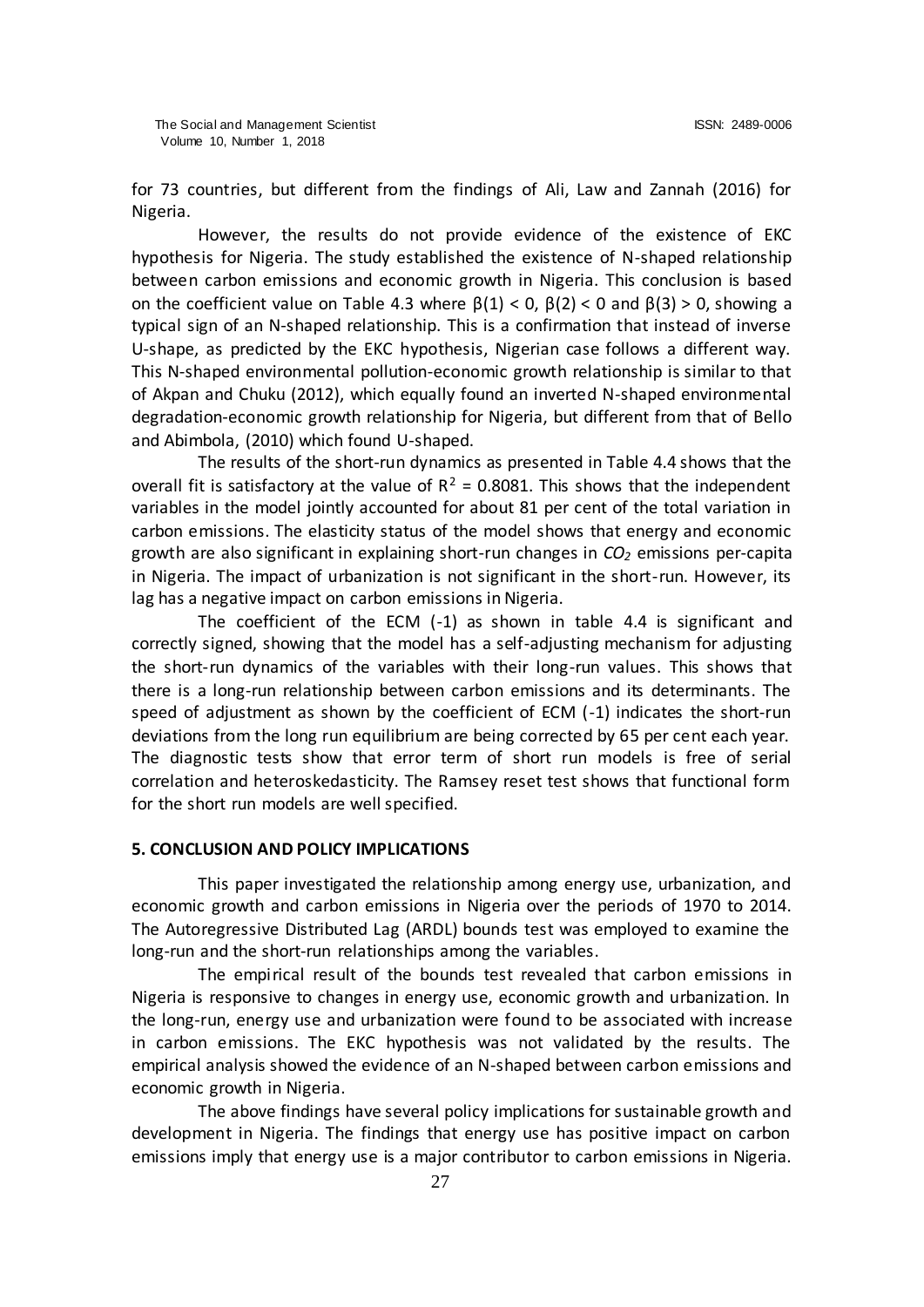Since sustainable development calls for an efficient use of energy, there is therefore the need for an efficient use of energy in Nigeria. The development and adoption of more efficient technologies for using energy particularly for transportation is an essential ingredient. However, there is the need for paradigm shift from the current rate of consumption of fossil fuel in which carbon emissions are inherent. Attention should therefore be shifted from fossil fuel consumption to other alternative and lowcarbon energy sources. An alternative and viable option for Nigeria is to increase the use of alternative sources of energy that are relatively free from carbon emissions. The paper therefore recommends that priority be given to renewable energy sources such as solar, hydroelectricity and wind, as they are more sustainable than other sources.

Furthermore, policies should be focused on controlling the scale of urbanization and urban populace should be guided to establish energy-saving and lowcarbon life-styles. The government should proactively improve public infrastructural facilities so as to harness the urban agglomeration effect. Establishing efficient and sustainable urban energy infrastructure is essential to controlling the growth of carbon emissions. There is also the need for government to build institutional capacities to assist in maintaining a sustainable environmental management in urban areas in Nigeria.

The fact that Nigeria's case is exemplified by an N-shape rather than the EKC hypothesized inverted U-shape presents a big policy issue. The implication of this is that any benefit of economic growth on environmental pollution in Nigeria is merely temporal. Relying on EKC hypothesis could be a deceptive guide for making environmental policy in Nigeria. Nigeria should therefore look beyond the EKC notion that economic growth is a solution to environmental pollution and take measures that are required to reduce carbon emissions in Nigeria.

#### **REFERENCES**

- Akinsola, F. and Adeoye, B.W. (2014). Energy consumption, pollution control and economic gr owth: empirical evidence from Nigeria. In A. Adenikinju, A. Iwayemi & W. Iledare (Eds.), *energy resource management in a federal system: Challenges, constraints and strategies. Proceedings of the 6th annual conference of the Nigerian Association of Energy Economics / the International Association of Energy Economics (pp.225-240). Lagos, Nigeria.*
- Akpan, F.U. and Abang, D.E. (2014). Environmental quality and economic growth: a panel analysis of the 'U' in EKC. In A. Adenikinju, A. Iwayemi & W. Iledare (Eds.), *energy access for economic development: policy, institutional frameworks and strategic options. Proceedings of the 7th annual conference of the Nigerian association of energy economics/ the international association of energy economics (pp.600-619). Abuja, Nigeria.*
- Akpan, F.U. and Chuku, C.A. (2012). Economic growth and environmental degradation in Nigeria: Beyond the environmental kuznets curve. In A. Adenikinju, A. Iwayemi & W. Iledare (Eds.), *Green Energy and Energy Security: Options for Africa. Proceedings of the 4th annual conference of the* Nigerian association of energy economics/ *the international association of energy economics* (*pp. 212-234*). *Abuja, Nigeria*.
- Ali, H.S., Law, S.H. and Zannah, T.I. (2016). Dynamic impact of urbanization, economic growth, energy consumption, and trade openness on *CO<sup>2</sup>* emissions in Nigeria. *Environmental science and pollution research 23(12), pp 12435–12443.*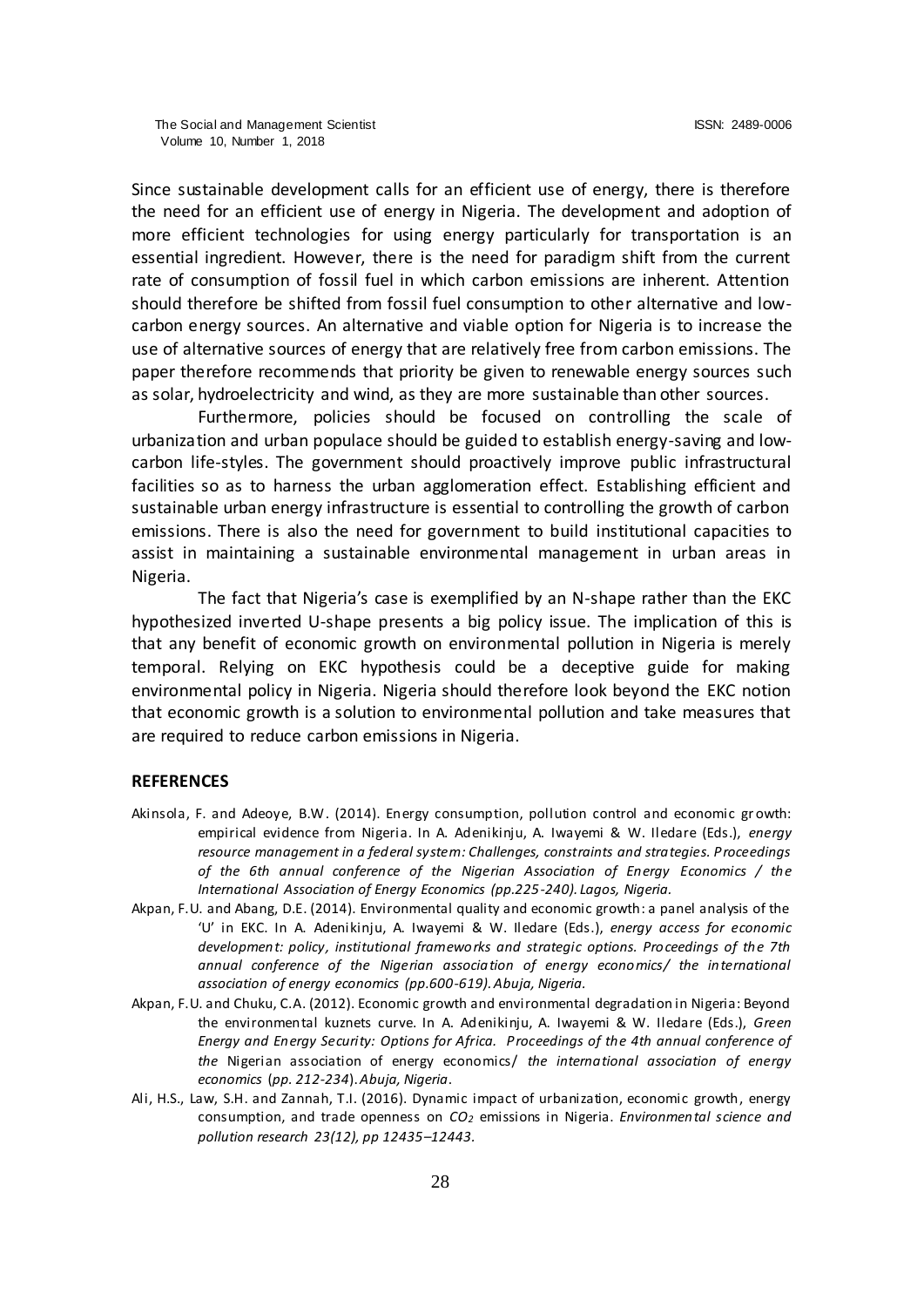- Atoloy-Kayode, O. (2014). Historical review of energy in Nigeria: Some determinants of energy trend. In A. Adenikinju, A. Iwayemi & W. Iledare (Eds.), *energy resource management in a federal system: challenges, constraints and strategies. Proceedings of the 6th annual conference of the Nigerian association for energy economics / the international association of energy economics (pp.53-73). Lagos, Nigeria.*
- Bello, A.K. and Abimbola, O.M. (2010). Does the level of economic growth influence environmental quality in Nigeria: A test of environmental kuznets curve hypothesis. *Pakistan Journal of Social Sciences,* 7(4), 325-329.
- Chuwu, C.A. and Ndifreke, S.R. (2012). Energy consumption, trade, the environment and growth in nigeria: a combined simultaneous approach. In A. Adenikinju, A. Iwayemi & W. Iledare (Eds.), *green energy and energy security: options for Africa. Proceedings of the 4th annual conference of the Nigerian association of energy economics/ the international association of energy economics* (*pp. 195-211*). *Abuja, Nigeria*.
- Echeta, D.O., Okpara, G.I. and Emerenini, F.M. (2013). Household demand for electricity in Owerri metropolis: estimating the alternative supply. In A. Adenikinju, A. Iwayemi & W. Iledare (Eds.), *energy resource management in a federal system: Challenges, constraints and strategies. Proceedings of the 6th annual conference of the Nigerian association of energy economics / the international association of energy economics (pp.205-212). Lagos, Nigeria.*
- Grossman, G.M. and Krueger, A.B. (1995). Economic growth and the environment. *Quarterly journal of economics*, *110(2), 353-377.*
- Hossain, S. (2012). An econometric analysis for *CO<sup>2</sup>* emissions, energy consumption, economic growth, foreign trade and urbanization of japan. *Journal of low carbon economy, 3, 92-105. Retrieved from [http://www.SciRP.org/journal/lce](http://www.scirp.org/journal/lce)*
- Li, K. and Lin, B. (2015). Impacts of urbanization and industrialization on energy consumption/ *CO<sup>2</sup>* emissions: Does the level of development matter? *Journal of renewable and sustainable energy reviews, 52, 1107-1122. Retrieved from <http://www.sciencedirect.com/science/article/pii/> S1364032115008321 (28-08-2015).*
- Nnaji, C.E., Chukwu, J.O. and Uzoma, C.C. (2013). An econometric study of v emissions, energy consumption, foreign trade and economic growth in Nigeria. In A. Adenikinju, A. Iwayemi & W. Iledare (Eds.), *energy technology and infrastructure for development. Proceedings of the 5th annual conference of the Nigerian association of energy economics/ the international association of energy economics (pp.489-508). Abuja, Nigeria.*
- Ogunleye, A.A. and Apata, A (2013). Electricity consumption and economic growth in Nigeria. *Journal of Business Management and Applied Economics***.** 2*(4).*
- Olaoye, S.O. and Akinbode, S.O. (2012). Analysis of hous ehold demand for alternative power supply in Lagos State, Nigeria. *Current research journal 0f social sciences 4(z). pp.121-127*
- Omisakin, O.A. (2009). Energy consumption, carbon emissions and economic growth in Nigeria: A Bounds Testing (ADRL) Approach. *Paper presented at the 3rd International Energy Conference, Abuja, Nigeria.*
- Pesaran, M.H. and Shin, Y (2001). An Autoregressive distributed-led modeling approach to cointegration analysis. In, *Econometrics and economic theory in the 20th century. the ragnar frisch centennial symposium*, ed. Steinar Strom. Cambridge: Cambridge University Press.
- Sambo, A.S. (2011): Energy and environmental interactions for sustainable economic growth of nigeria. In A. Adenikinju, A. Iwayemi & W. Iledare (Eds.), *energy, environment and economic growth. Proceedings of the 3rd annual conference of the Nigerian association of energy economics/ the international association of energy economics (pp.10-23). Abuja, Nigeria*
- Shuaibu, M.I., and Oyinlola, M.A. (2014). Energy consumption, *CO<sup>2</sup>* emission and economic growth in Nigeria. In A. Adenikinju, A. Iwayemi & W. Iledare (Eds.), *Energy resource management in a federal system: Challenges, constraints and strategies. Proceedings of the 6th annual conference of the Nigerian association for energy economics / the international association of energy economics (pp.744-768). Lagos, Nigeria.*